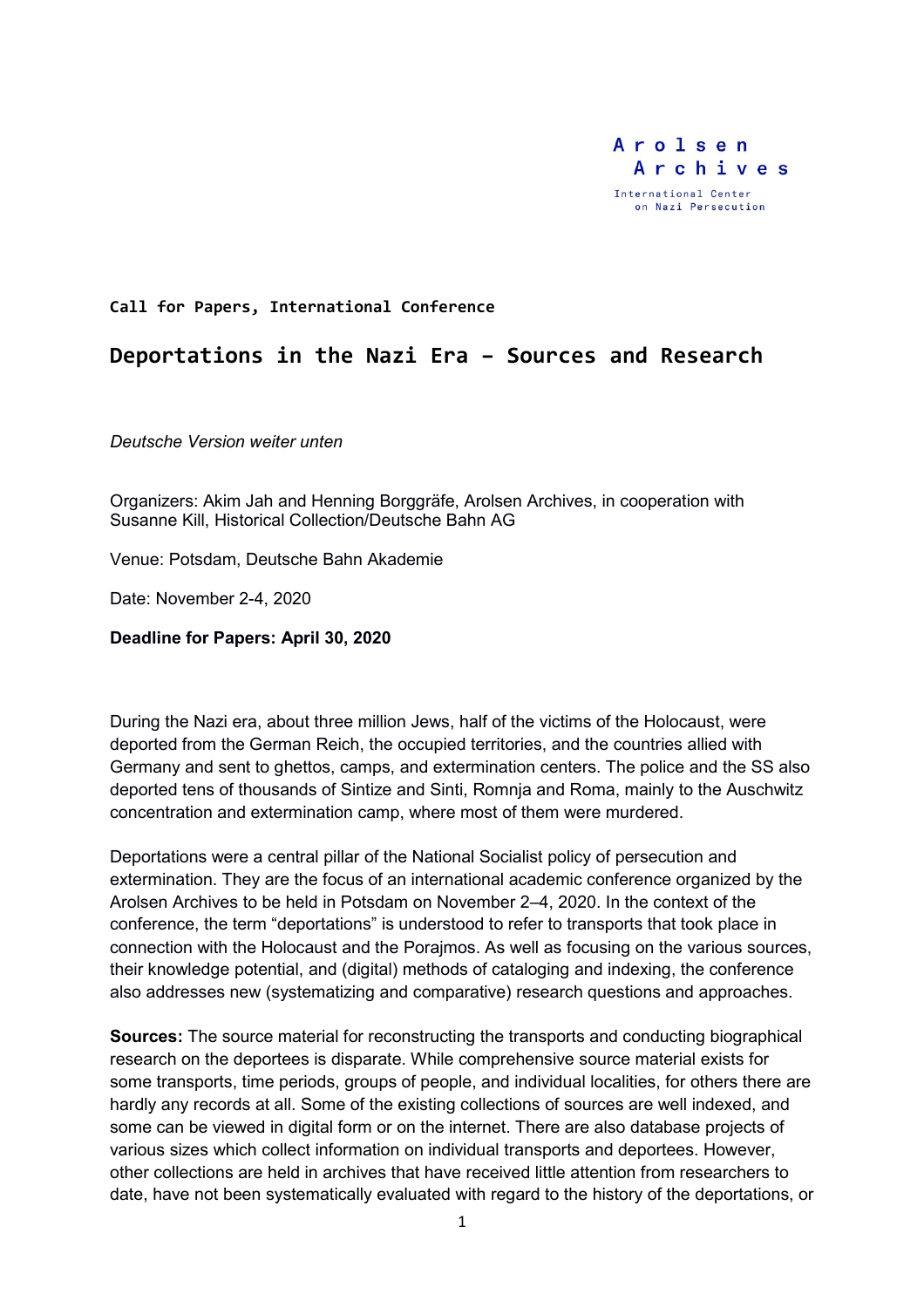have not been studied in a broader context. The body of source material available for research into other related issues is also disparate. Such issues include the assembly camps, the forced participation of the Jewish communities, resistance activities, perpetrators, the behavior of the rest of the population, and the conditions at the destinations.

**Research:** While extensive studies on the decision-making processes at the top of the Nazi state are available, the situation with respect to research differs widely for individual countries, regions, and towns. Although many regional studies have been published in recent years, there have hardly been any systematizing, comparative studies, e.g. in concerns of other National Socialist mass transports. Despite the fact that a number of chronological research of the deportations are now available, an "integrated history of deportation" as part of a coherent presentation of the Holocaust (Friedländer/Cesarani) cannot be said to exist, nor is there a comprehensive social history of the transports covering as many agents and processes as possible at the places of departure and arrival. Compared with research on the Holocaust, the literature on the deportation of Sintize and Sinti, Romnja and Roma is less differentiated overall and many systematizing and comparative questions have not yet been examined in detail.

The conference has close thematic ties to a conference held in Vienna by the Vienna Wiesenthal Institute for Holocaust Studies (VWI) and the Austrian Academy of Sciences in June 2019 titled "Deportations of the Jewish Population in Territories under Nazi Control. Comparative Perspectives on the Organization of the Path to Annihilation" and to the discussions which began there about commonalities and differences in the organization and execution of the deportations.

For the planned panels on sources, we are looking for papers that are devoted to relevant collections or that deal with methods or projects associated with cataloging and indexing such collections. The papers should be related to research questions and research potential. This includes:

- Critical analysis and presentation of relevant collections on deportations from a specific region or country or on the destinations of the transports. The papers should not confine themselves to presenting an archive or a collection only, but should provide broad insights into the body of source material and its knowledge potential.
- Systematizing presentation on specific types of sources that have received little attention to date or deserve to be seen in a new light.
- Presentation of (digital) methods and projects connected with cataloging and indexing, especially in respect of quantitative research and metadata.
- Exposition of the opportunities provided by sources as well as their limitations for "applied research", in connection with the educational and remembrance work of history projects, for example.

For the planned panels on research, we are interested in papers that are devoted to issues of systematization and comparison or that deal with new research projects and their results. This includes the following topics and aspects:

The role of the different institutions and interrelationships involved in the initiation and preparation of deportations (state and party institutions, cooperation and collaboration in occupied and allied states, local agents of persecution and their interests,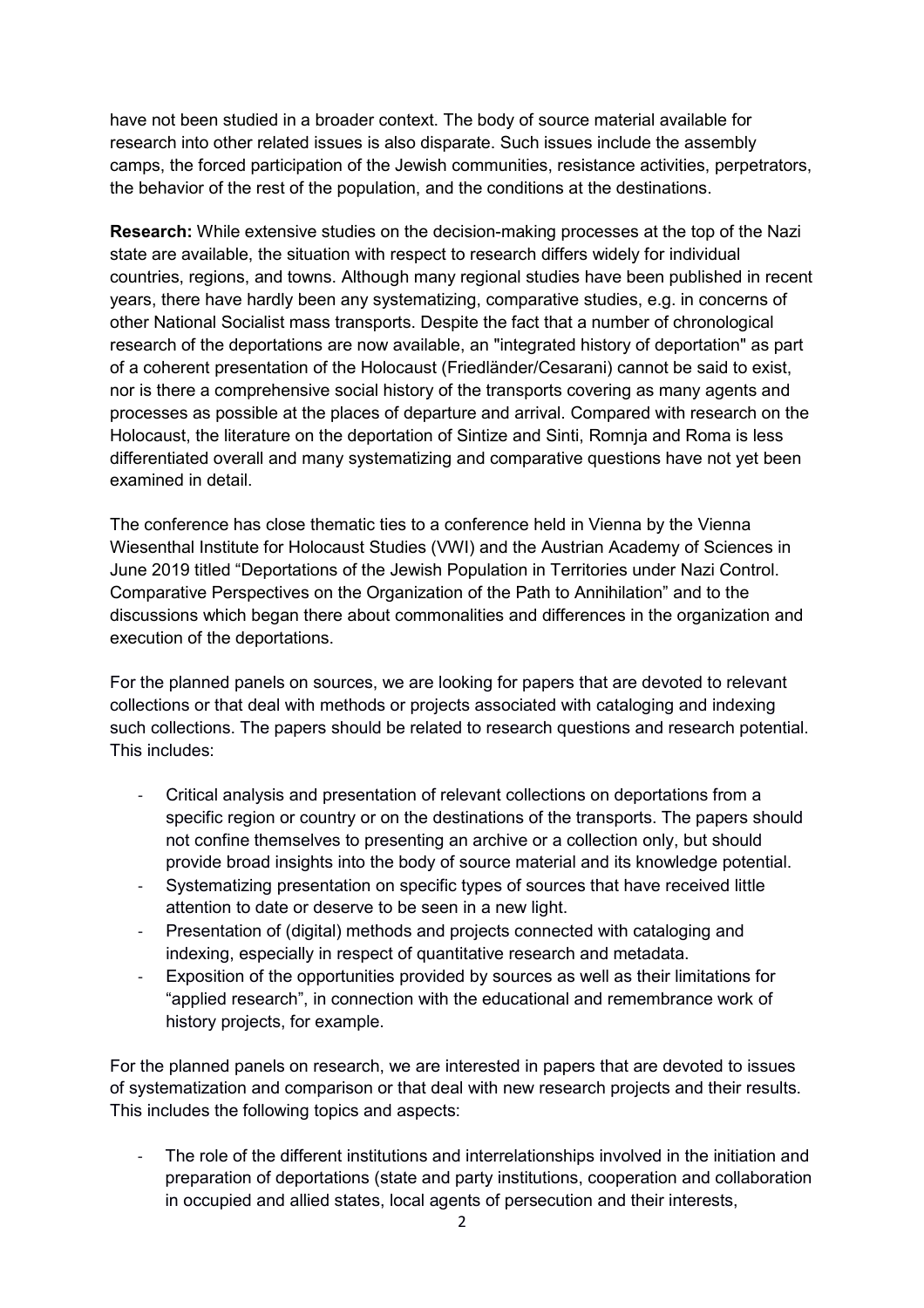beneficiaries and bystanders, the forced cooperation of Jewish communities and "Jewish councils" ("Judenräte").

- The concrete organization and execution of the transports by the Gestapo, the criminal police, the SS, the Reichsbahn, and other parties, including activities which were undertaken beforehand and afterwards, such as the creation of "Judenhäuser", assembly camps, and ghettos at local level as well as the seizure of assets and robbery.
- The social history of the deportees and the features specific to different social groups, such as the old or the sick, minors, (provisionally) protected groups, the significance of gender, differences between urban and rural areas, etc.
- The victims' perspective as well as forms of self-assertion and ways of avoiding deportation, such as going underground, performing acts of resistance, committing suicide.
- Synchronous and diachronic comparisons of deportation events (e.g. early vs. late transports, transports from different territories and states) as well as conceptual and logistical links with other Nazi mass transports and murder campaigns as well as between the deportations of Jews and of Sinti and Roma.
- Systematic consideration of further paths of persecution after deportation, including forced labor.

We are also interested in research that is related to sources from the Arolsen Archives that have been newly indexed and cataloged. A number of collections will be published in the online archive of the Arolsen Archives in the run-up to the conference, including rescans of the Berlin transport lists and documents from the Jewish community in Leipzig, see: aroa.to/collections-deportations-en

The conference aims first and foremost to serve as a platform for discussion and exchange between colleagues. Presentations should be focused on presenting general propositions and theses. Abstracts of the papers should be provided two weeks in advance of the conference to allow preparation for discussion. There are plans to publish elaborated versions of the papers in a conference proceedings volume.

Conference languages will be English and German, simultaneous interpreting will be provided; presentations will be given in plenary sessions or in working groups. The Deutsche Bahn AG is sponsoring the conference and it will be held at the DB-Akademie in the former Kaiserbahnhof in Potsdam. Travel and accommodation costs will be covered for participants who present a paper.

Please send a brief proposal in English or German (300-350 words) and a short CV (50-100 words) in a single PDF file by April 30, 2020, to historical-research@arolsen-archives.org. Suggestions for panels are also welcome. Please send any questions of an organizational nature to the address above. For questions related to content, please contact akim.jah@arolsen-archives.org.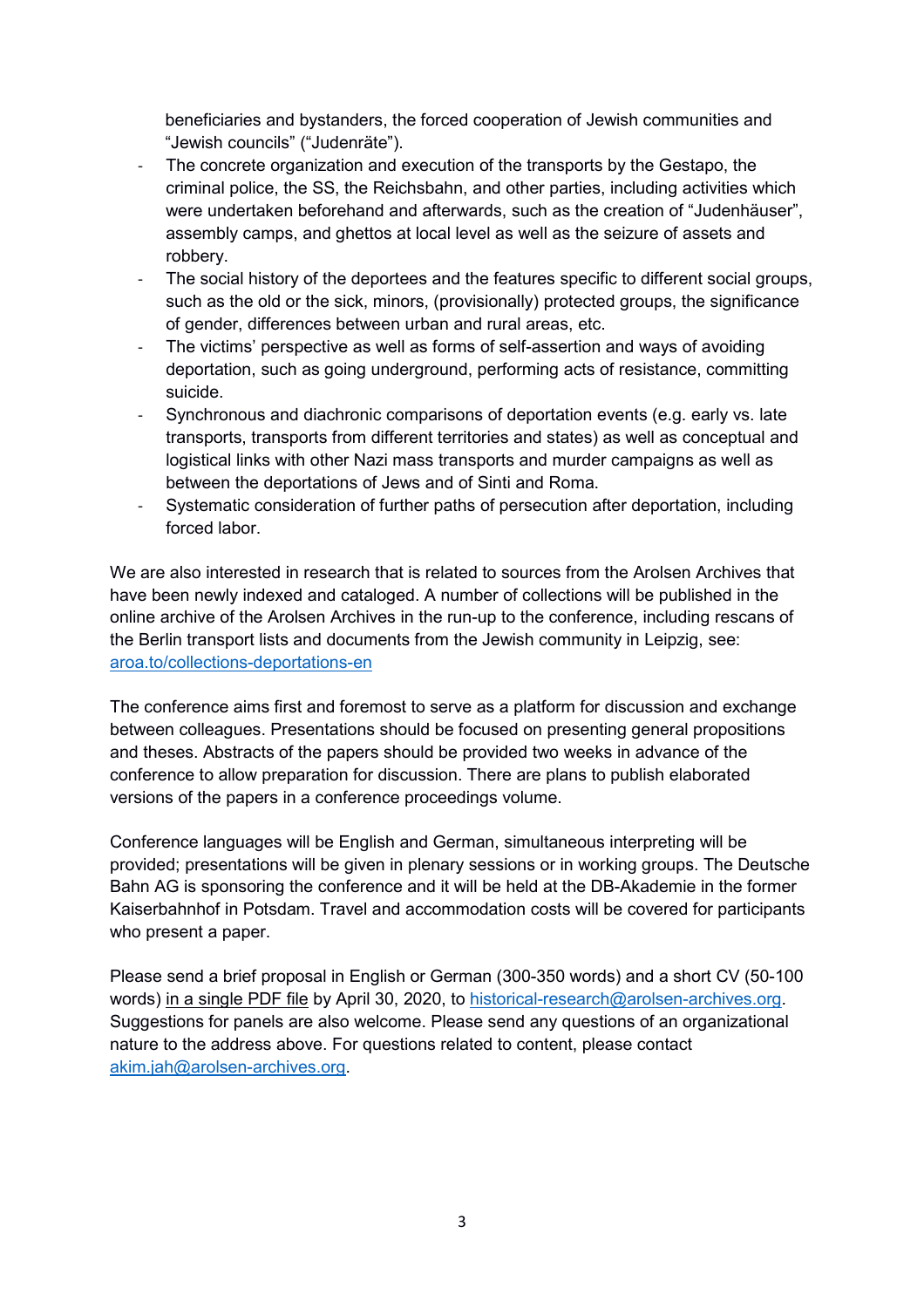## **Call for Papers, Internationale Tagung**

# **Deportationen im Nationalsozialismus – Quellen und Forschung**

Organisationsteam: Akim Jah und Henning Borggräfe, Arolsen Archives, in Zusammenarbeit mit Susanne Kill, Historische Sammlung/Deutsche Bahn AG

Veranstaltungsort: Potsdam, Deutsche Bahn Akademie

Datum: 2. bis 4. November 2020

### **Deadline for Papers: 30. April 2020**

Während der Zeit des Nationalsozialismus wurden etwa drei Millionen Jüdinnen und Juden, die Hälfte der Opfer des Holocaust, aus dem Deutschen Reich, den besetzten Gebieten und den mit Deutschland verbündeten Staaten in Ghettos, Lager und Vernichtungsstätten deportiert. Zudem deportierten Polizei und SS Zehntausende Sinteze und Sinti sowie Romnja und Roma vor allem in das Konzentrations- und Vernichtungslager Auschwitz, wo die meisten von ihnen ermordet wurden.

Deportationen waren ein zentrales Strukturelement nationalsozialistischer Verfolgungs- und Vernichtungspolitik. Sie stehen im Mittelpunkt der von den Arolsen Archives vom 2. bis 4. November 2020 in Potsdam ausgerichteten internationalen wissenschaftlichen Tagung. Der Begriff "Deportationen", wie er im Kontext der Tagung verstanden wird, umfasst die Transporte im Zusammenhang mit dem Holocaust und dem Porajmos. Der Fokus richtet sich zum einen auf die verschiedenen Quellen, ihre Erkenntnispotentiale und (digitale) Erschließungsweisen sowie zum anderen auf neue (systematisierende und vergleichende) Forschungsfragen und -ansätze.

**Quellen**: Die Quellenlage für die Rekonstruktion der Transporte sowie für biographische Forschungen zu den Verschleppten ist disparat. Während für manche Transporte, Zeiträume, Personengruppen oder Orte umfangreiches Quellenmaterial, etwa in Form von Transportlisten oder Vermögensentzugsakten vorliegt, existieren für andere kaum Überlieferungen. Manche der vorhandenen Quellenbestände sind gut erschlossen und teilweise digital oder im Internet einsehbar. Hinzu kommen größere und kleinere Datenbankprojekte, die Informationen zu einzelnen Transporten und Deportierten zusammenfassen. Andere Bestände befinden sich hingegen in von der Forschung bislang wenig beachteten Archiven, sind im Hinblick auf die Geschichte der Deportationen nicht systematisch ausgewertet oder in keinem überregionalen Zusammenhang erforscht worden. Auch die Quellenlage für weiterführende Fragestellungen, etwa zu den Sammellagern, der erzwungenen Mitwirkung der Jüdischen Gemeinden, Widerstandsaktionen, Tätern, dem Verhalten der übrigen Bevölkerung oder den Bedingungen an Zielorten ist disparat.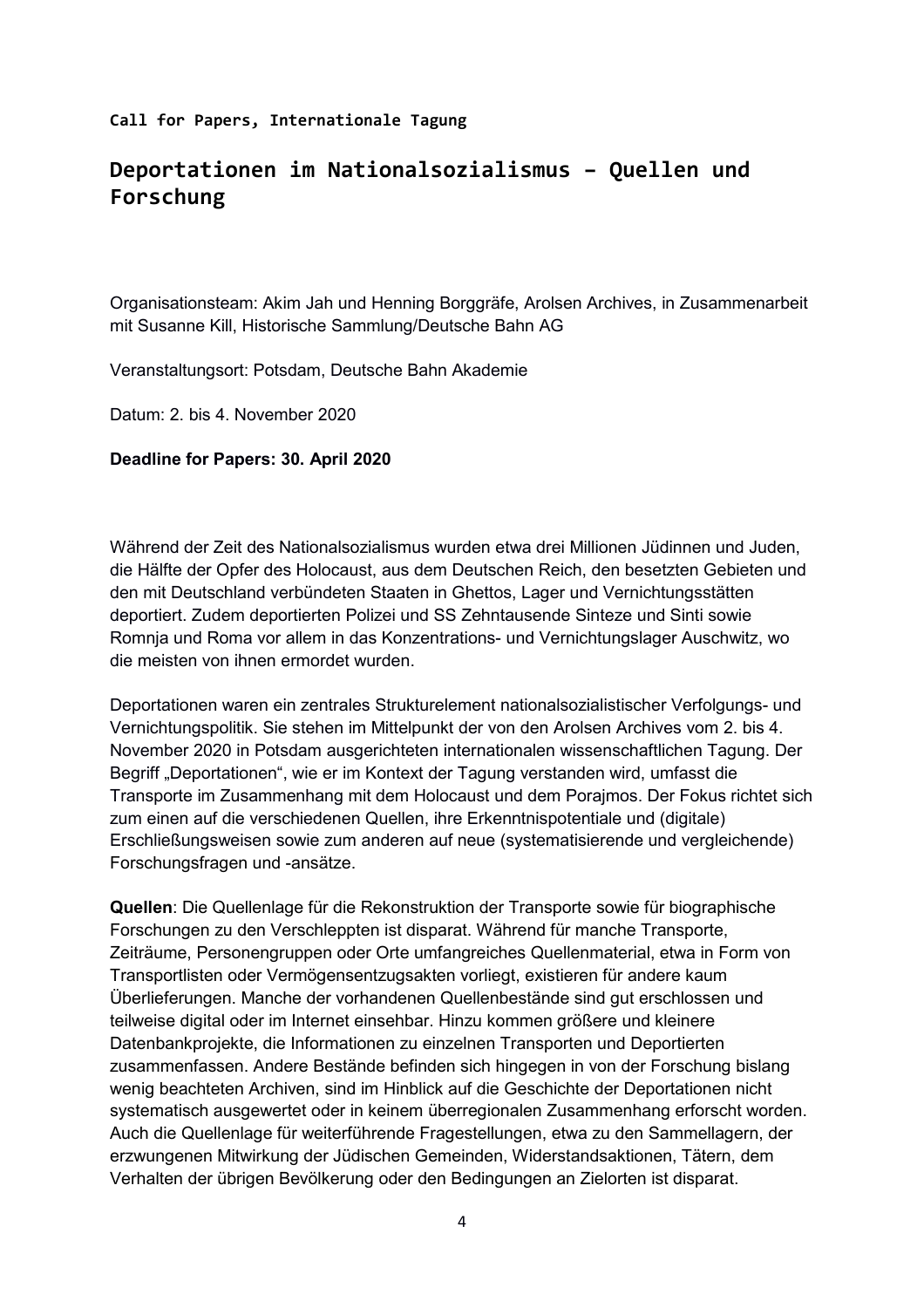**Forschung:** Während zu den Entscheidungsprozessen an der Spitze des NS-Staats umfangreiche Studien vorliegen, differiert die Forschungssituation für einzelne Länder, Regionen und Städte erheblich. Obwohl in den vergangenen Jahren viele Regionalstudien publiziert wurden, sind systematisierende und vergleichende Untersuchungen, z.B. im Hinblick auf andere nationalsozialistische Massentransporte, kaum vorhanden. Inzwischen liegen zwar verschiedene chronologische Aufstellungen der Deportationen vor, eine "integrierte Deportationsgeschichte" im Sinne einer zusammenhängenden Darstellung des Holocaust (Friedländer/Cesarani) existiert jedoch ebenso wenig wie eine umfassende Sozialgeschichte der Transporte, welche möglichst alle Akteure und Prozesse an den Abgangs- und Ankunftsorten einbezieht. Im Vergleich zur Erforschung des Holocaust ist die Literatur zur Deportation von Sintize und Sinti, Romnja und Roma indes insgesamt weniger ausdifferenziert und sind viele systematisierende und vergleichende Fragen noch nicht eingehend untersucht worden.

Die Tagung schließt inhaltlich an eine im Juni 2019 in Wien vom Wiener Wiesenthal Institut für Holocaust-Studien (VWI) und von der Österreichischen Akademie der Wissenschaften durchgeführte Tagung *"Deportationen der jüdischen Bevölkerung im nationalsozialistischen Herrschaftsbereich. Vergleichende Perspektiven auf die Organisation des Wegs in die Vernichtung"* und an dort begonnene Diskussionen über Gemeinsamkeiten und Unterschiede in der Organisation und Durchführung der Deportationen an.

Für geplante Panels zu Quellen suchen wir Beiträge, die sich einschlägigen Beständen widmen oder Erschließungsweisen und -projekte behandeln. Die Beiträge sollten dabei zu Forschungsfragen und -möglichkeiten in Bezug gesetzt werden. Dies schließt ein:

- Quellenkritische Darstellung von einschlägigen Beständen zu Deportationen aus einer Region oder einem Land sowie zu den Zielorten der Transporte. Die Beiträge sollten sich dabei nicht nur auf die Vorstellung eines Archivs oder eines Bestands beschränken, sondern einen umfassenden Einblick in die Quellenlage und Erkenntnispotentiale bieten.
- Systematisierende Präsentation zu bestimmten Quellentypen, die bisher kaum berücksichtigt wurden oder in neuer Weise betrachtet werden sollten.
- Vorstellung von (digitalen) Erschließungsmethoden und -projekten, insbesondere auch im Hinblick auf quantitative Forschungen und Metadaten.
- Aufzeigen der Chancen und Grenzen von Quellen für die "angewandte Forschung" etwa im Zusammenhang mit der Bildungs- und Erinnerungsarbeit von Geschichtsprojekten.

Für geplante Panels zur Forschung sind wir an Beiträgen interessiert, die sich systematisierenden und vergleichenden Fragestellungen widmen oder neue Forschungsprojekte und ihre Ergebnisse zum Gegenstand haben. Dies schließt folgende Themen und Aspekte ein:

- Die Rolle verschiedener Akteure und Wechselverhältnisse bei der Initiierung und Vorbereitung der Deportationen (staatliche und Parteidienststellen, Kooperation und Kollaboration in besetzten und verbündeten Staaten, lokale Verfolgungsakteure und